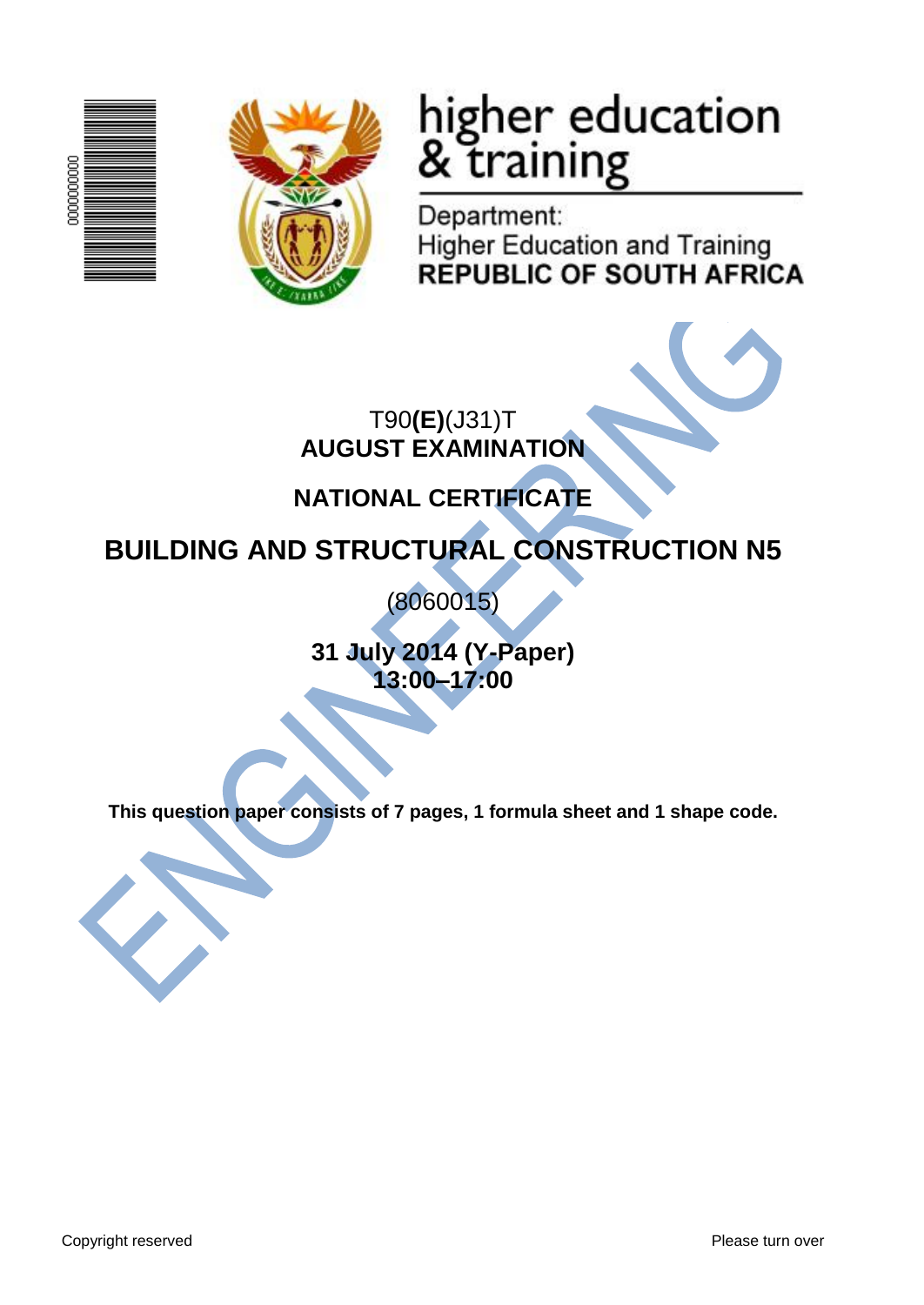# **DEPARTMENT OF HIGHER EDUCATION AND TRAINING REPUBLIC OF SOUTH AFRICA**

NATIONAL CERTIFICATE BUILDING AND STRUCTURAL CONSTRUCTION N5 TIME: 4 HOURS MARKS: 100

# **INSTRUCTIONS AND INFORMATION**

- 1. Answer ALL the questions.
- 2. Read ALL the questions carefully.
- 3. Number the answers correctly according to the numbering system used in this question paper.
- 4. Drawings must be done according to the latest building regulations.
- 5. Drawings must be fully dimensioned and labelled and steel coded.
- 6. Calculations must be done to the nearest three decimals.
- 7. Labelling must be done horizontally and in printing.
- 8. Use both sides of the drawing paper if needed
- 9. Write neatly and legibly.

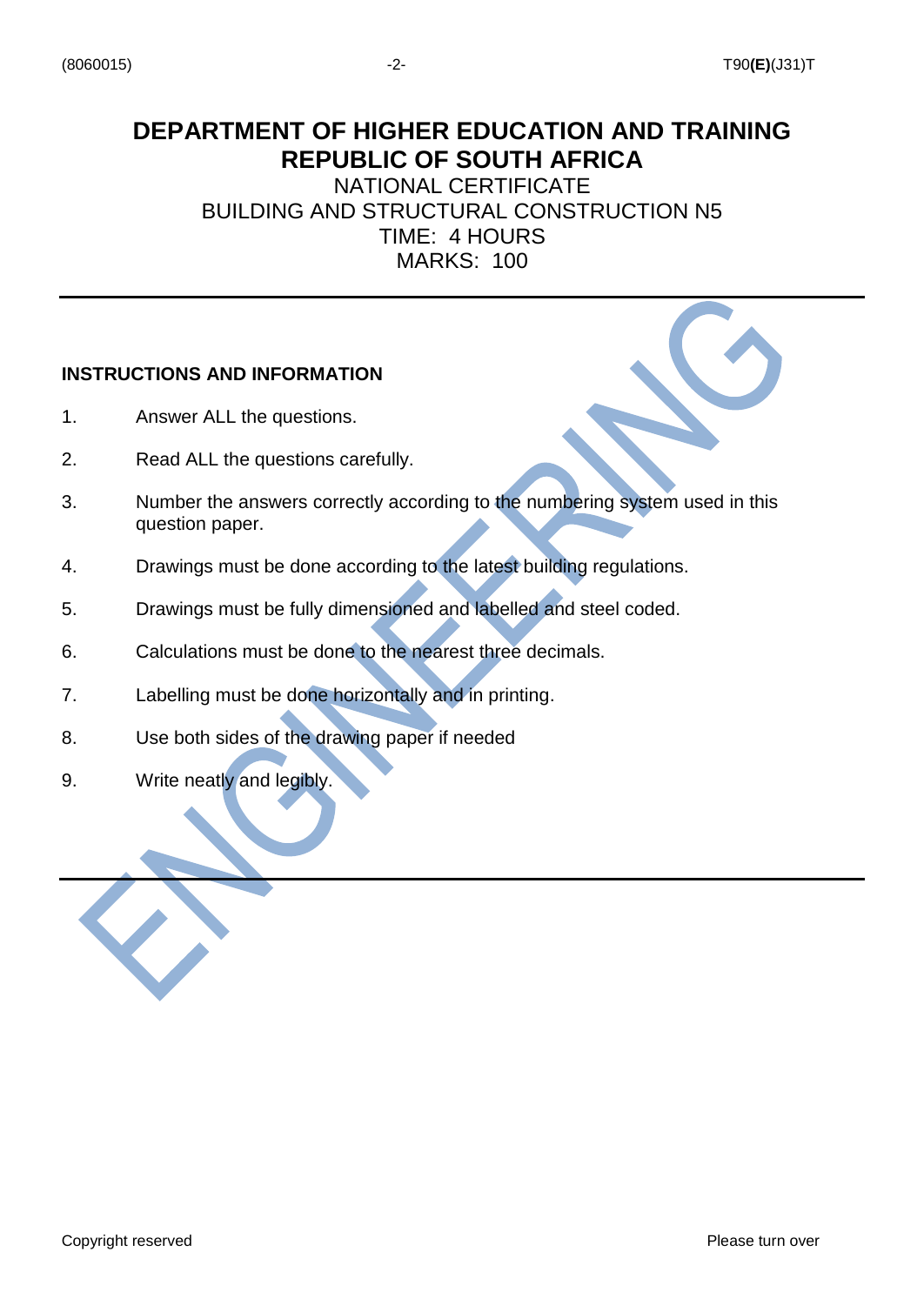# **QUESTION 1: FRAME WORK**



## **FIGURE 1**

Figure 1 shows a loaded frame structure, with three forces. The frame is supported on a hinge at RL and by means of rollers at RR

- 1.1 Calculate the magnitude and directions of the reactions of the frame as shown. (10)
- 1.2 Determine only the forces of members, DK, EK, CJ and JK. Also distinguish between tension and compression forces in the members.

Tabulate the results. (8) (8)

#### **QUESTION 2**



FIGURE 2

FIGURE 2 shows a connection in a steel frame by means of Grade 4,6 bolts.

Calculate the safe load that the following connection can withhold in shearing, if the shear stress is 100 MPa. **[10]**

**[18]**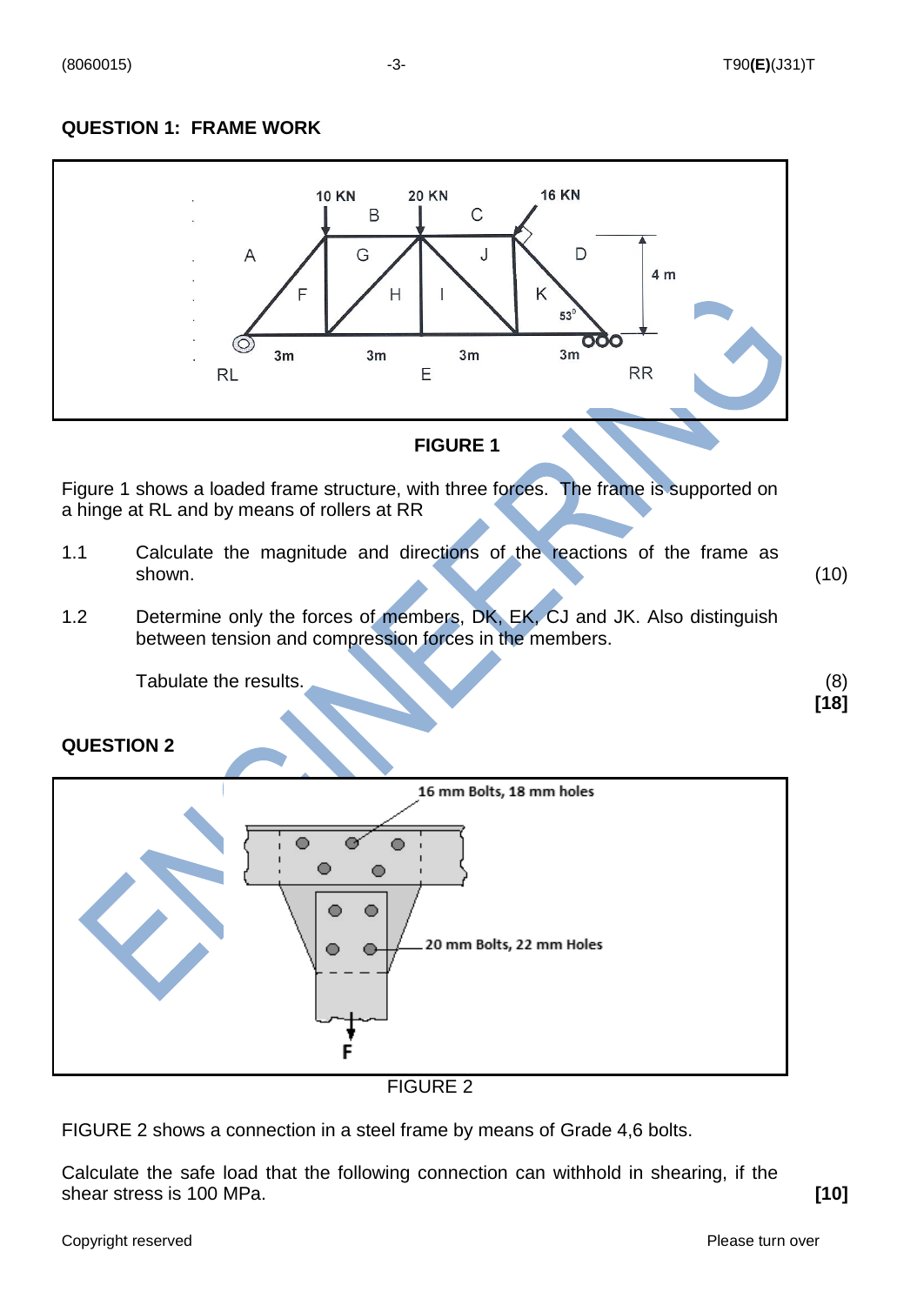# **QUESTION 3: CENTROIDS**



# **FIGURE 3**

FIGURE 3 shows a cross-section through a steel section with a hole, of a steel cast piece. The dimensions are given in mm.

Calculate:

| 3.1 | The position of the neutral axes (NA) from AB                            | (4)         |
|-----|--------------------------------------------------------------------------|-------------|
| 3.2 | The moment of inertia of the profile about the neutral axis N-A          |             |
|     | NOTE: Take N-A as 77 mm from AB                                          | (6)         |
| 3.3 | The profile modules (z) about the neutral axis N-A                       | (3)         |
| 3.4 | Calculate the maximum bending moment if the allowable stress is 245 MPa. | (3)<br>[16] |

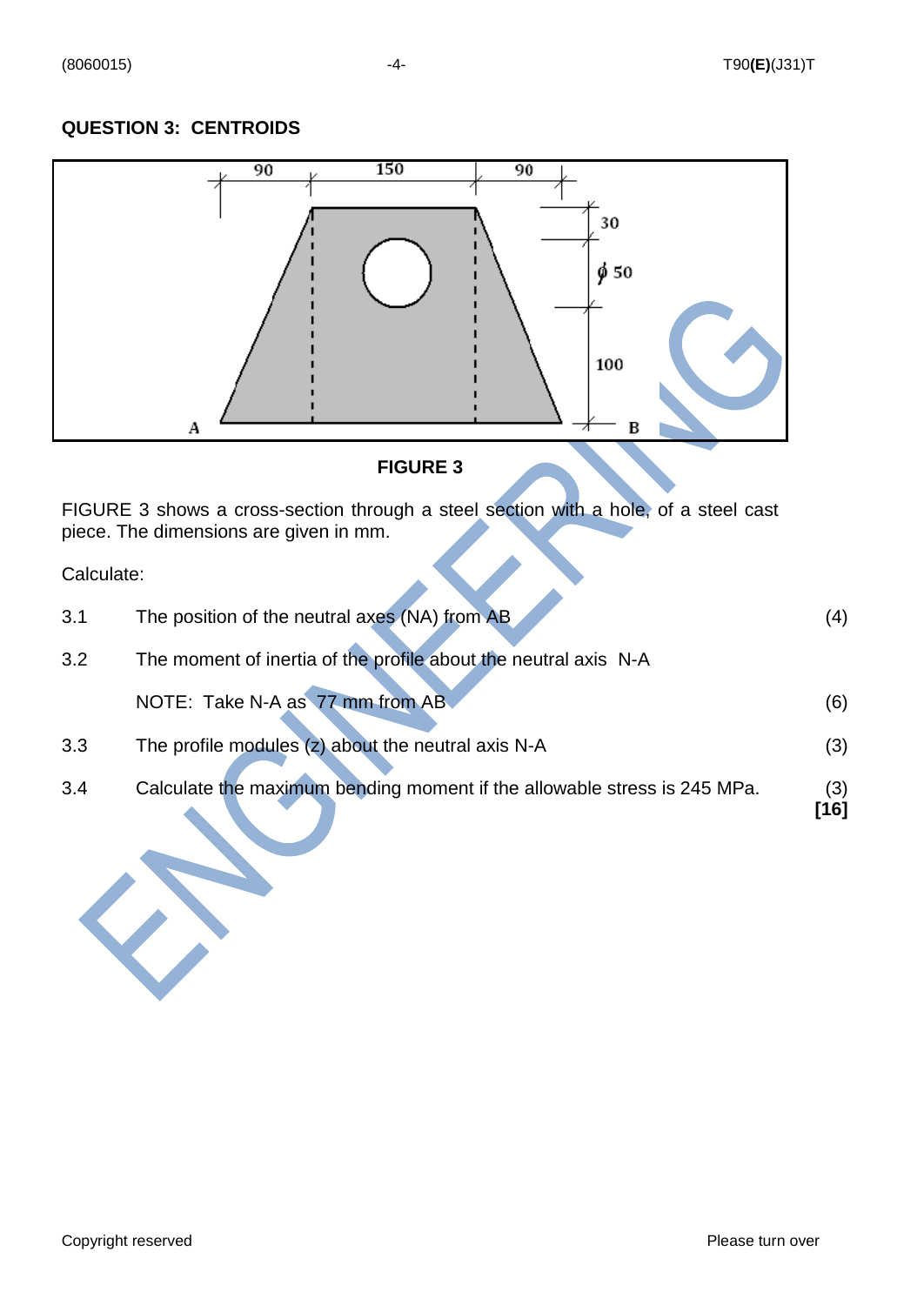## **QUESTION 4**

A concrete beam 300 x 550 mm, support a 200 mm, thick concrete slab, at its left and on its right, three concrete stairs, which go upwards, from the beam. The first rise of the first step start at the top right corner of the beam.

Draw to scale 1 : 5 a vertical cross section through the beam, slab and the stair steps.

Use the following specifications:

| <b>Stairs</b> | <b>Rise</b> | 180 mm                                                               |
|---------------|-------------|----------------------------------------------------------------------|
|               | Tread       | 280 mm                                                               |
|               | Waist       | 120 mm                                                               |
|               | Slab        | 1 m long and 200 mm thick                                            |
| <b>Steel</b>  |             | The main reinforcement in the stairs and the slab, are<br>06Y1601    |
|               |             | Secondary reinforcement in the stairs and the slab, are<br>25Y1202   |
|               |             | Compression reinforcement in the stairs and the slab, are<br>06R1003 |
| <b>Beam</b>   |             | The tension reinforcement in the beam are 04Y20 04                   |
|               |             | The compression reinforcement in the beam are 03R16 05               |
|               |             | The stirrup in the beam are 08R08 06                                 |
|               |             | The stairs and the slab are off-finished with ceramic tiles.         |
| Off-finish    |             | The treads and the slab are off-finished with ceramic tiles.         |

Note: The drawing MUST be fully labelled **[18] [18]**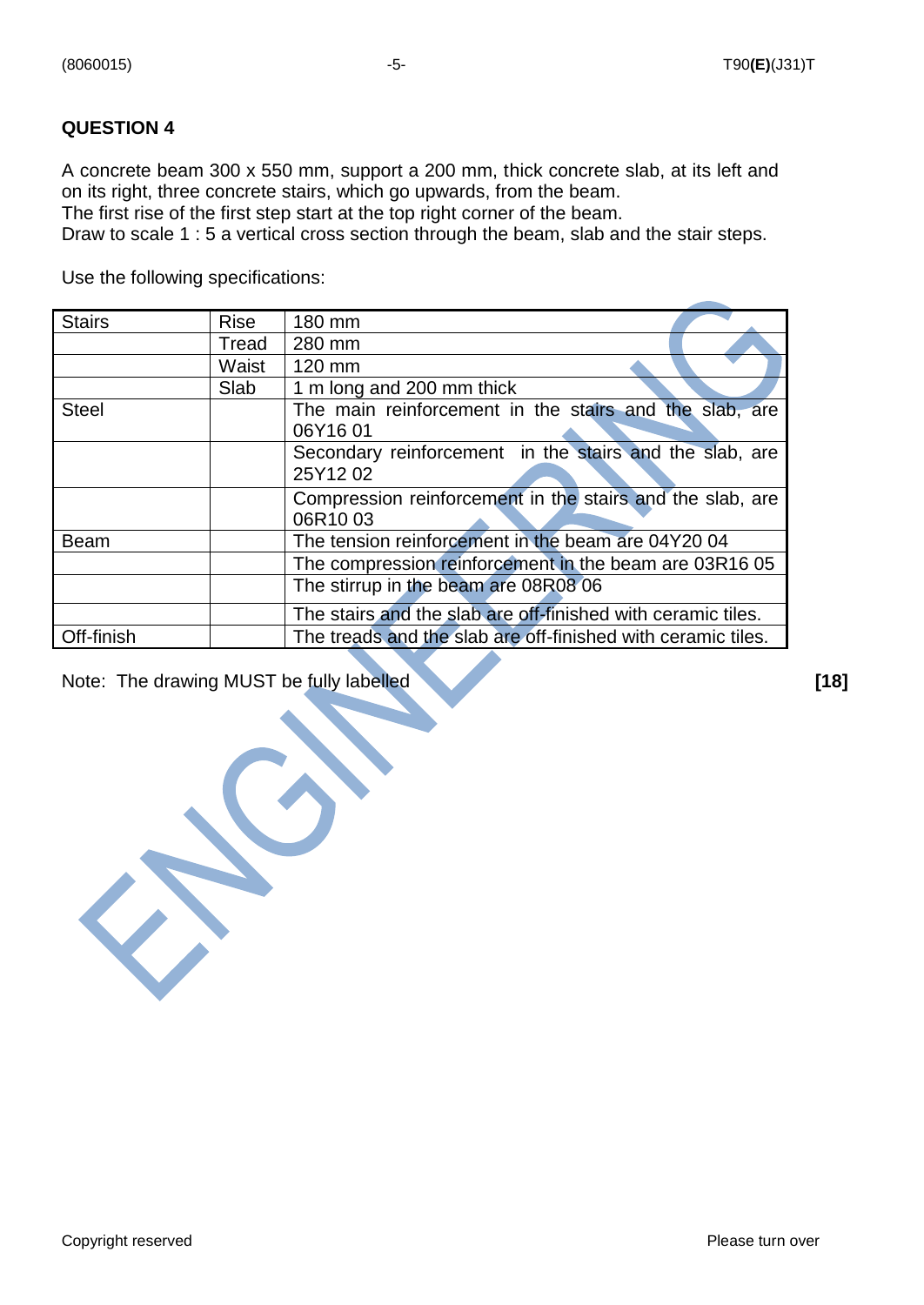### **QUESTION 5: REINFORCING DOCUMENTATION**

5.1 Copy the schedule below FIGURE 4, in the ANSWER BOOK.

Then use the information below to complete the schedule as a bending schedule.

| A             | B                            | C               | D                    | Е                 | F                  | G                    | Н                      |                              |                         |   |   |
|---------------|------------------------------|-----------------|----------------------|-------------------|--------------------|----------------------|------------------------|------------------------------|-------------------------|---|---|
| <b>Member</b> |                              |                 |                      |                   |                    |                      |                        | <b>Bending</b><br>dimensions |                         |   |   |
|               | <b>Bars</b><br>per<br>member | No of<br>member | <b>Total</b><br>bars | Type/<br>diameter | <b>Bar</b><br>mark | <b>Shape</b><br>code | <b>Total</b><br>length | A                            | $\overline{\mathbf{B}}$ | С | D |
| <b>Beam</b>   |                              |                 |                      |                   |                    |                      |                        |                              |                         |   |   |
| <b>Beam</b>   |                              |                 |                      |                   |                    |                      |                        |                              |                         |   |   |
|               |                              |                 |                      |                   |                    |                      |                        |                              |                         |   |   |
|               |                              |                 |                      |                   |                    |                      |                        |                              |                         |   |   |

# **FIGURE 4**

5.2 Use the information below to complete the bending schedule, above, for the steel reinforcement in the beams in a construction project.

| 5.2.1 | The bars must be cut according to the shape code 32                                                                      | (2)         |
|-------|--------------------------------------------------------------------------------------------------------------------------|-------------|
| 5.2.2 | You need bars for six beams. Each beam must have 4 high-yield<br>steel 16 mm bars and 6 plain mild steel 8 mm bars.      | (8)         |
| 5.2.3 | Each of the 16 mm bars must have a straight length of 600 mm.<br>The unbent length of these bars must be 900 mm.         | (2)         |
| 5.2.4 | Each of the mild steel bars must have a straight length of 800 mm.<br>The unbent lengths of these bars must be 1 200 mm. | (2)         |
| 5.2.5 | The high-yield bars have a bar mark of 25. The bar mark for the<br>mild steel bars is 26.                                | (2)         |
| 5.2.6 | Calculate the total bars for each type.                                                                                  | (2)<br>[18] |

# **QUESTION 6**

| 6.1 | Make a simple isometric drawing not to scale of a two pile foundation,<br>supporting a pile cap with one square column. | (4)         |
|-----|-------------------------------------------------------------------------------------------------------------------------|-------------|
| 6.2 | Name and explain THREE places where this kind of foundations will be used.                                              | (6)<br>[10] |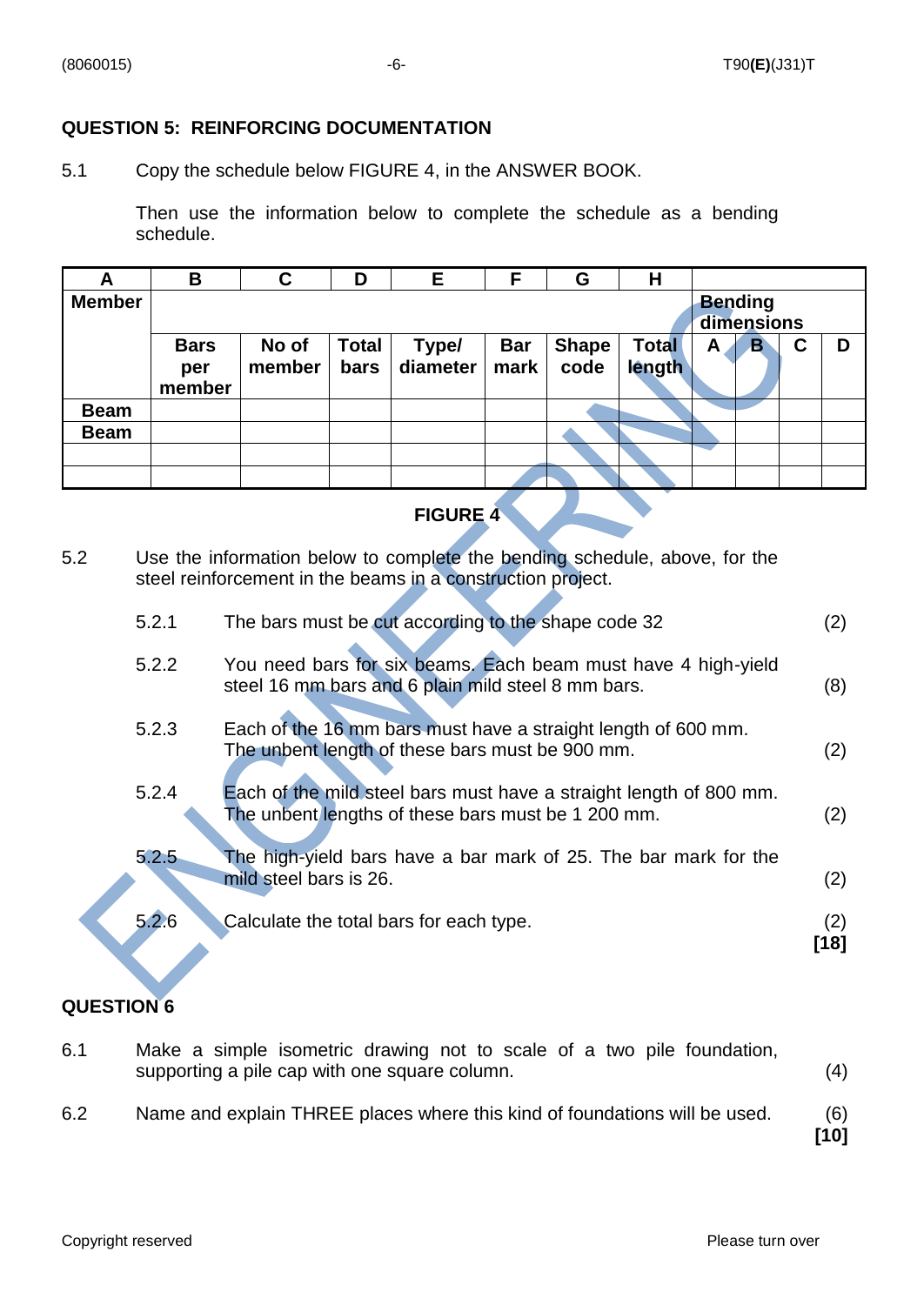### **QUESTION 7**

A hexagon concrete column with 400 mm sides and with eight Y20 longitudinal bars and R6 helical binders at 150 mm centre has to be constructed.

Draw to a scale 1 : 10, a vertical longitudinal section and a horizontal cross-section through the column to show the constructional details.

Show at least 500 mm of the length of the column and label the drawings **[10]**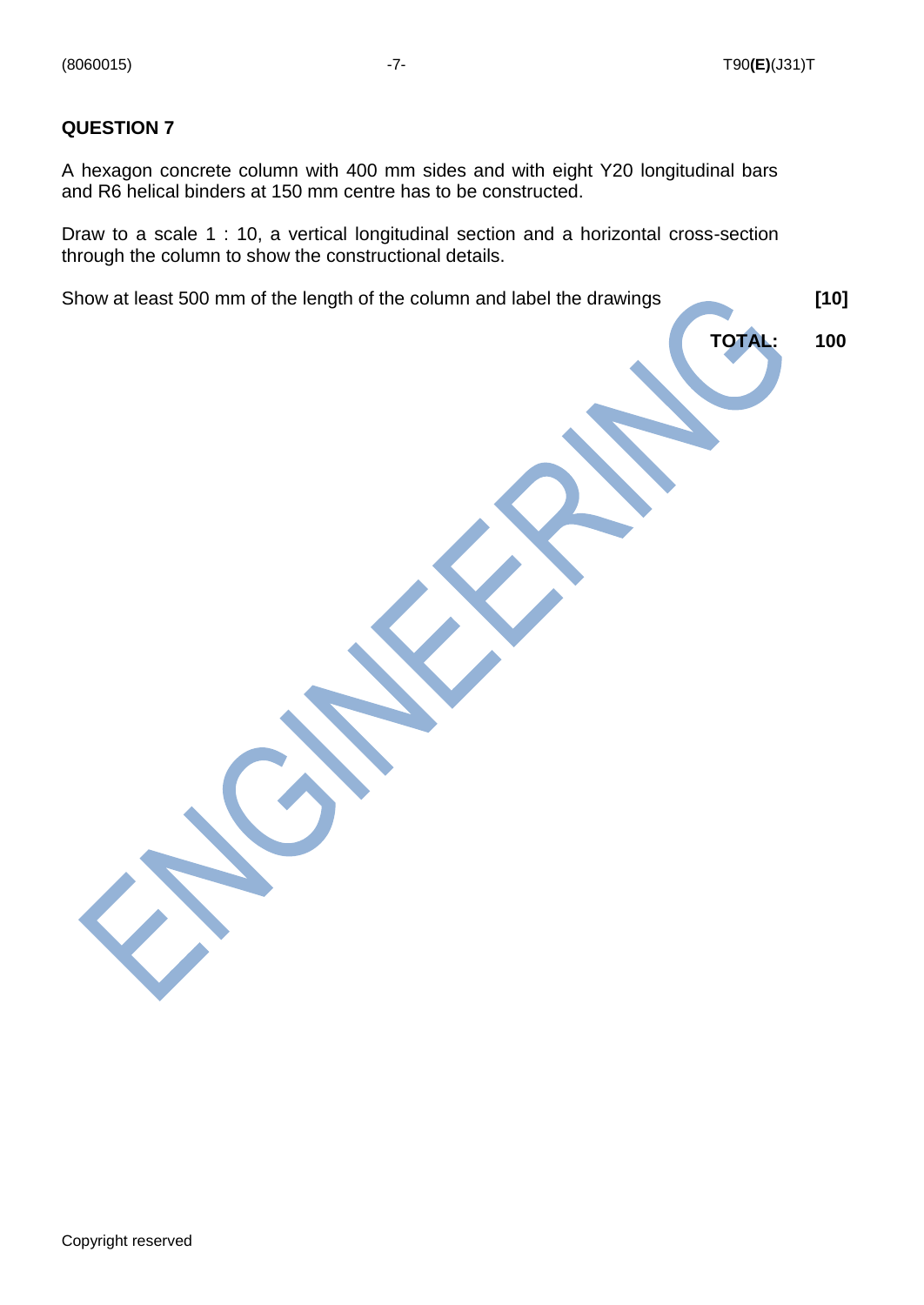# **BUILDING AND STRUCTURAL CONSTRUCTION N5**

# **FORMULA SHEET**

Any applicable formula may also be used.



$$
M = \frac{J \delta u}{6}
$$

Copyright reserved